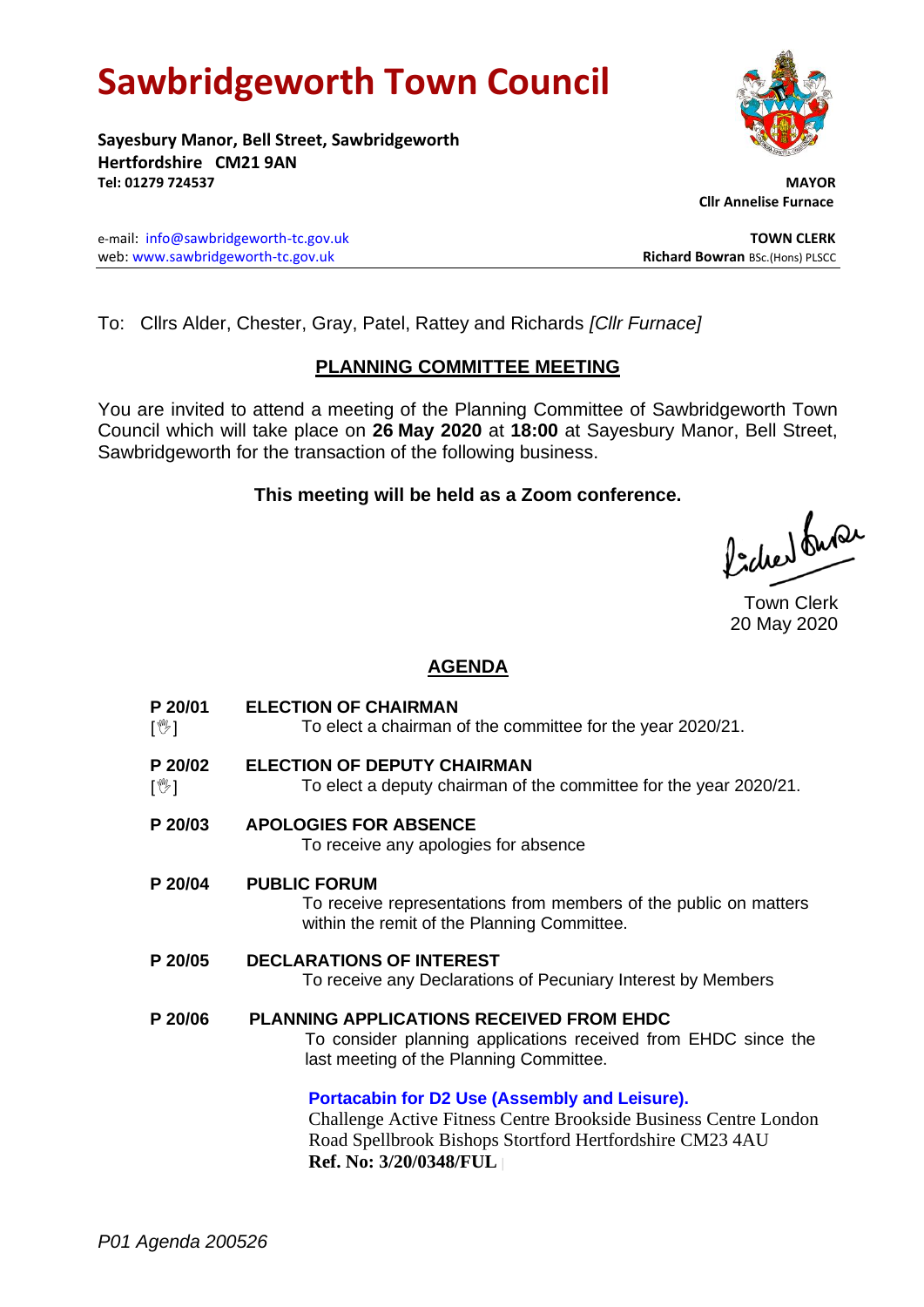# **[Demolition of bungalow and erection of 2 dwellings, access](https://publicaccess.eastherts.gov.uk/online-applications/applicationDetails.do?activeTab=summary&keyVal=Q98BJGGLGH500&prevPage=inTray)  and [associated works.](https://publicaccess.eastherts.gov.uk/online-applications/applicationDetails.do?activeTab=summary&keyVal=Q98BJGGLGH500&prevPage=inTray)**

The Colt Redricks Lane Sawbridgeworth Hertfordshire CM21 0RL **Ref. No: 3/20/0780/FUL |**

**[Proposed single storey rear extension, new front dormer and](https://publicaccess.eastherts.gov.uk/online-applications/applicationDetails.do?activeTab=summary&keyVal=Q9N4W0GLGLM00&prevPage=inTray)  [changes to existing rear dormer.](https://publicaccess.eastherts.gov.uk/online-applications/applicationDetails.do?activeTab=summary&keyVal=Q9N4W0GLGLM00&prevPage=inTray)**

5 Beech Drive Sawbridgeworth Hertfordshire CM21 0AA **Ref. No: 3/20/0837/HH**

#### **[Single storey rear extension and a new side window.](https://publicaccess.eastherts.gov.uk/online-applications/applicationDetails.do?activeTab=summary&keyVal=Q9LWG6GLGL400&prevPage=inTray)**

18 Brook Lane Sawbridgeworth Hertfordshire CM21 0EL **Ref. No: 3/20/0830/HH**

**[Change of Use from A2 \(Building Society\) to A3 \(Restaurant\).](https://publicaccess.eastherts.gov.uk/online-applications/applicationDetails.do?activeTab=summary&keyVal=Q9C0U4GLGIG00&prevPage=inTray)** 27 Bell Street Sawbridgeworth Hertfordshire CM21 9AR **Ref. No: 3/20/0799/FUL**

# **[Removal of existing rear lean-to structure. Construction of](https://publicaccess.eastherts.gov.uk/online-applications/applicationDetails.do?activeTab=summary&keyVal=Q9NR56GLGM600&prevPage=inTray)  [single storey rear extension.](https://publicaccess.eastherts.gov.uk/online-applications/applicationDetails.do?activeTab=summary&keyVal=Q9NR56GLGM600&prevPage=inTray)**

3 Fair Green Sawbridgeworth Hertfordshire CM21 9AG **Ref. No: 3/20/0844/HH**

#### **[Single storey rear extension and insertion of window to flank](https://publicaccess.eastherts.gov.uk/online-applications/applicationDetails.do?activeTab=summary&keyVal=Q70RNWGLFXF00&prevPage=inTray)  [elevation.](https://publicaccess.eastherts.gov.uk/online-applications/applicationDetails.do?activeTab=summary&keyVal=Q70RNWGLFXF00&prevPage=inTray)**

10 Rushfield Sawbridgeworth Hertfordshire CM21 9NF **Ref. No: 3/20/0537/HH**

#### **[Removal of existing rear lean-to structure. Construction of](https://publicaccess.eastherts.gov.uk/online-applications/applicationDetails.do?activeTab=summary&keyVal=Q9NR57GLGM700&prevPage=inTray)  [single storey rear extension.](https://publicaccess.eastherts.gov.uk/online-applications/applicationDetails.do?activeTab=summary&keyVal=Q9NR57GLGM700&prevPage=inTray)**

3 Fair Green Sawbridgeworth Hertfordshire CM21 9AG **Ref. No: 3/20/0845/LBC**

## **[Construction of 2 storey side extension. New first floor rear](https://publicaccess.eastherts.gov.uk/online-applications/applicationDetails.do?activeTab=summary&keyVal=Q9JQN7GLGKJ00&prevPage=inTray)  [window opening.](https://publicaccess.eastherts.gov.uk/online-applications/applicationDetails.do?activeTab=summary&keyVal=Q9JQN7GLGKJ00&prevPage=inTray)**

17A Knight Street Sawbridgeworth Hertfordshire CM21 9AT **Ref. No: 3/20/0823/HH**

**[Removal of pebbledash cement render to east and south](https://publicaccess.eastherts.gov.uk/online-applications/applicationDetails.do?activeTab=summary&keyVal=QAKRZ6GLGUF00&prevPage=inTray)  [elevations. Insertion of sheeps wool insulation to lathed](https://publicaccess.eastherts.gov.uk/online-applications/applicationDetails.do?activeTab=summary&keyVal=QAKRZ6GLGUF00&prevPage=inTray)  [\(timber framed\) areas, re-lath existing lath area, re-render in](https://publicaccess.eastherts.gov.uk/online-applications/applicationDetails.do?activeTab=summary&keyVal=QAKRZ6GLGUF00&prevPage=inTray) 2 [coats lime and finish with 4 coats limewash.](https://publicaccess.eastherts.gov.uk/online-applications/applicationDetails.do?activeTab=summary&keyVal=QAKRZ6GLGUF00&prevPage=inTray)** 32 Knight Street Sawbridgeworth Hertfordshire CM21 9AX **Ref. No: 3/20/0938/HH**

**[Removal of pebbledash cement render to east and south](https://publicaccess.eastherts.gov.uk/online-applications/applicationDetails.do?activeTab=summary&keyVal=QAKRZ7GLGUG00&prevPage=inTray)  [elevations. Insertion of sheeps wool insulation to lathed](https://publicaccess.eastherts.gov.uk/online-applications/applicationDetails.do?activeTab=summary&keyVal=QAKRZ7GLGUG00&prevPage=inTray)  [\(timber framed\) areas, re-lath existing lath area, re-render in 2](https://publicaccess.eastherts.gov.uk/online-applications/applicationDetails.do?activeTab=summary&keyVal=QAKRZ7GLGUG00&prevPage=inTray)  [coats lime and finish with 4 coats limewash.](https://publicaccess.eastherts.gov.uk/online-applications/applicationDetails.do?activeTab=summary&keyVal=QAKRZ7GLGUG00&prevPage=inTray)**

32 Knight Street Sawbridgeworth Hertfordshire CM21 9AX **Ref. No: 3/20/0939/LBC**

#### **P 20/07 LATE PLANNING APPLICATIONS**

To consider planning applications from EHDC following the publication of this agenda and received before 06 March 2020.

None received